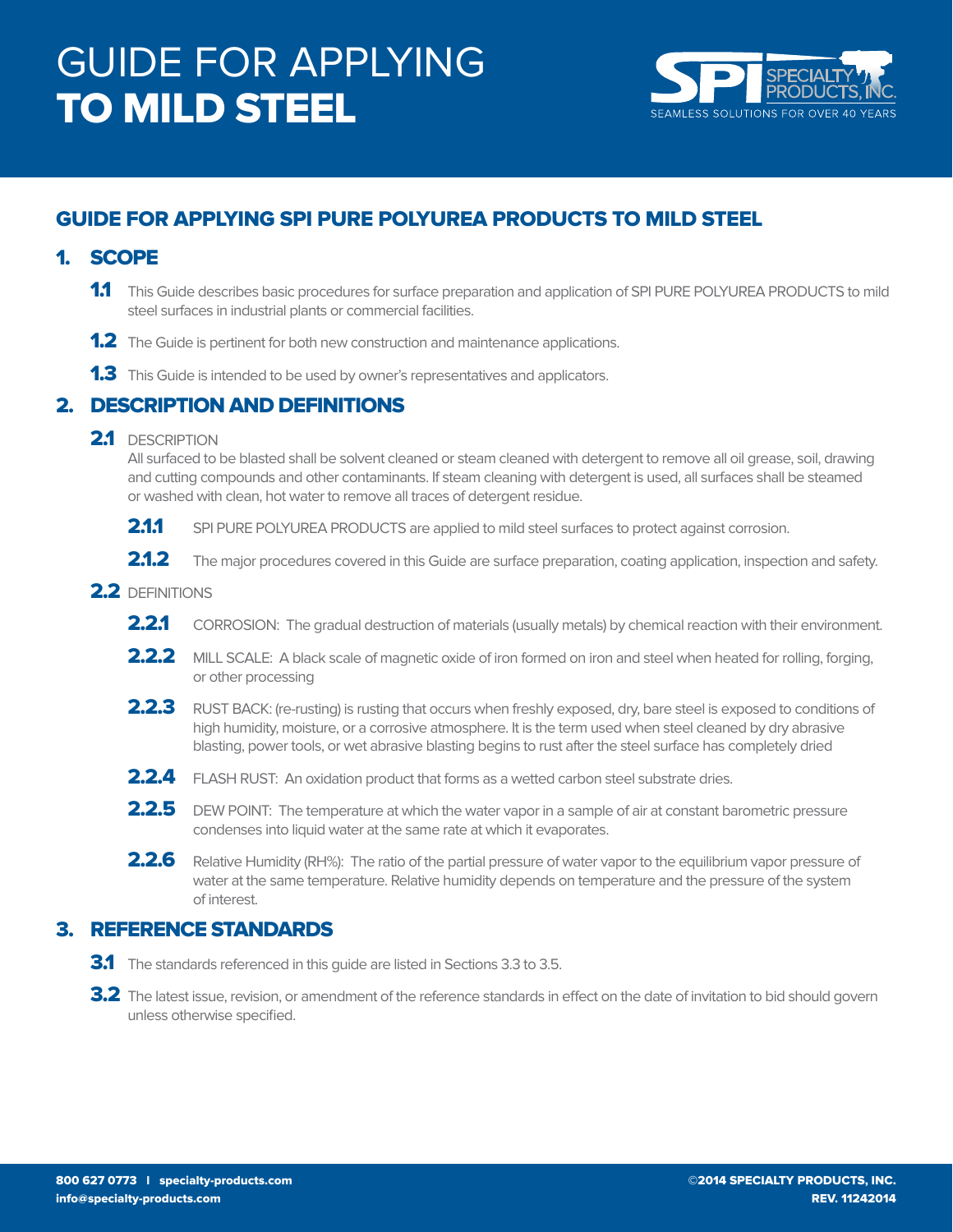

#### 3.3 SSPC STANDARDS:

| PA Guide 1               | Shop, Field and Maintenance Painting                                        |
|--------------------------|-----------------------------------------------------------------------------|
| PA Guide 3               | A Guide to Safety in Paint Application                                      |
| TG Guide 12              | Guide for Illumination of Industrial Painting Projects                      |
| PA <sub>2</sub>          | Procedure for Determining Conformance to Dry Coating Thickness Requirements |
| SP <sub>1</sub>          | Solvent Cleaning                                                            |
| SP <sub>7</sub>          | <b>Brush Off Blast Cleaning</b>                                             |
| <b>SP14</b>              | <b>Industrial Blast Cleaning</b>                                            |
| SP <sub>6</sub>          | <b>Commercial Blast Cleaning</b>                                            |
| <b>SP10</b>              | Near White Blast Cleaning                                                   |
| $\overline{\phantom{m}}$ |                                                                             |

SP5 White Metal Blast Cleaning

#### 3.4 ASTM STANDARDS:

| D-3359   | Standard Test Methods for Measuring Adhesion by Tape Test                             |
|----------|---------------------------------------------------------------------------------------|
| D-4541   | Method for Pull-Off Strength of Coatings Using Portable Adhesion Testers              |
| $D-4414$ | Practice for Measurement of Wet Film Thickness by Notch Gages                         |
| D-4417   | Standard Test Methods for Field Measurement of Surface Profile of Blast Cleaned Steel |
|          |                                                                                       |

3.5 NACE STANDARDS:

| SP0188 | Discontinuity (Holiday) Testing of New Protective Coatings on Conductive Substrates              |
|--------|--------------------------------------------------------------------------------------------------|
| RP0287 | Field Measurement of Surface Profile of Abrasive Blast-Cleaned Steel Surfaces Using Replica Tape |

## 4. SURFACE PREPARATION OF MILD STEEL

- 4.1 Requirements for Preparing Mild Steel for SPI PURE POLYUREA PRODUCTS Application
	- 4.1.1 VERIFY SURFACE CLEANLINESS. If found to have dirt, oils, grease or other visible contaminates then SSPC-SP1 should be utilized before performing any other surface preparation methods.
	- **4.1.2** REMOVE SURFACE CONTAMINANTS. Remove oil, grease, dirt, or other foreign contaminants before other surface preparation activities begin by the use of SSPC-SP1method
	- 4.1.3 ROUGHEN MILD STEEL SURFACE FOR IMPROVED ADHESION. Preferred method is to abrasive blast the surface by using one of the SSPC Surface Preparation Standards listed in section 3.3. All corrosion products, mill scale, and existing coatings should be removed for optimum performance of the SPI Polyurea materials. Surface profile should be as deep as can be achieved. Typically 3-4 mils minimum. For immersion service, the minimum surface profile should be at a minimum of 4 mils or deeper. For immersion service, the minimum requirement for surface preparation would be SSPC-SP10 and the maximum would be SSPC-SP5.
	- 4.1.4 METAL LOSS: In the event that after surface preparation is completed, there is areas with substantial metal loss such as pit corrosion deeper than 1/8" or actual holes in the existing metal surface, these areas should be repaired by welding means. Tape over a hole is NOT a practical method for repair of metal loss in a metal structure.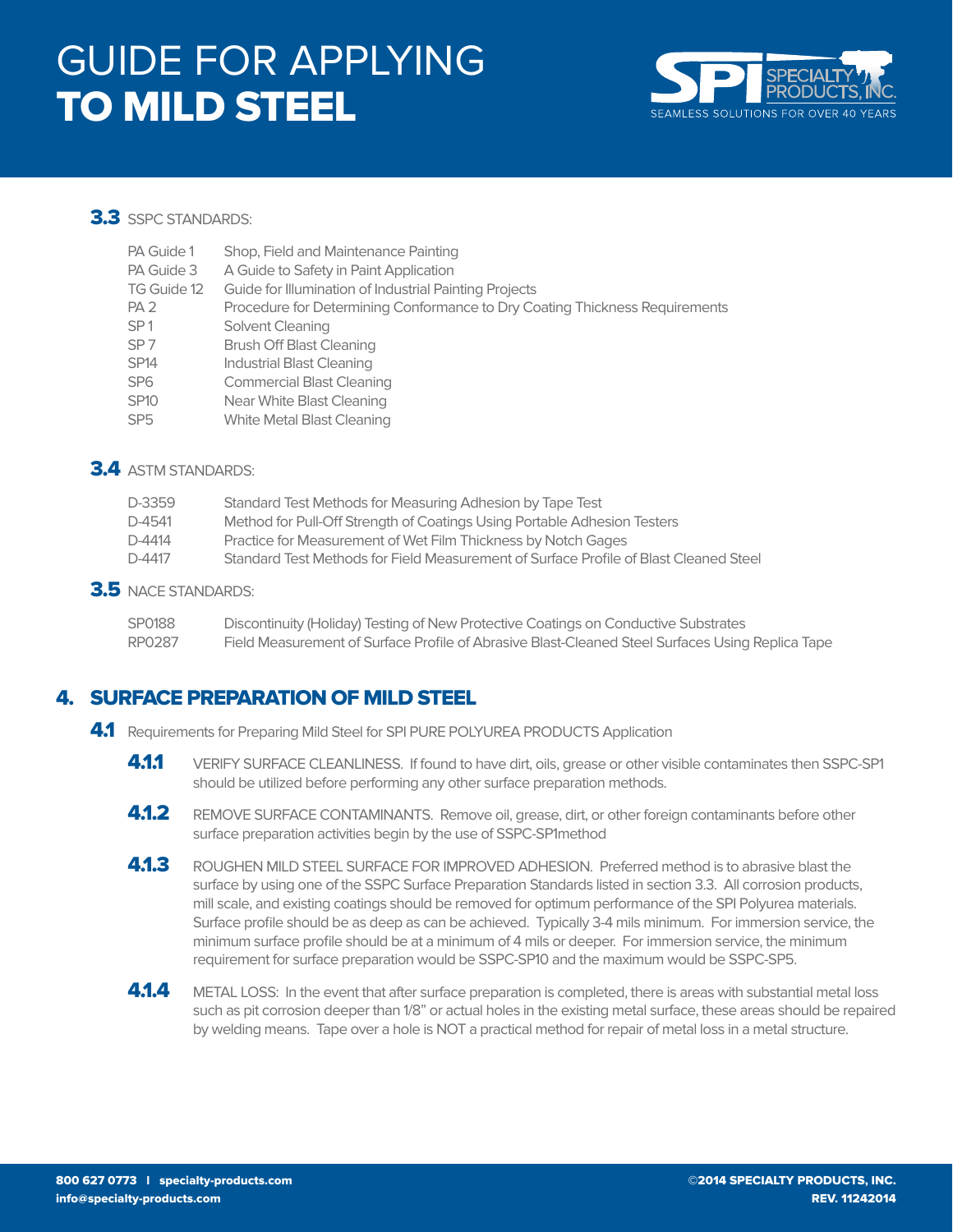

## 5. STEPS PRIOR TO APPLICATION OF SPI PURE POLYUREA PRODUCTS

#### **5.1** ENVIRONMENTAL CONDITIONS

 Apply SPI PURE POLYUREA PRODUCTS according to specifications regarding the air and substrate temperature, dew point, and relative humidity. Consult Specialty Products, Inc. latest published technical data sheets and application instructions. Also observe recommendations given in SSPC PA 1. Surface Temperature Shall be at Least 5°F (3°C) above the Dew Point and rising. Relative Humidity should not be above 85% during surface preparation and polyurea application activities.

#### **5.2** SPECIAL PRECAUTIONS

**5.2.1** Observe other special conditions or requirements as specified by the owner.

#### **5.3** PRE-APPLICATION PROCEDURES

- 5.3.1 DATA SHEETS. Ensure that Specialty Products, Inc.'s latest published product application data sheets and material safety data sheets (MSDS) are available and reviewed before starting job.
- **5.3.2** MIXING. Ensure that SPI PURE POLYUREA PRODUCTS B Component is thoroughly mixed before start up. A power mixer with collapsible blades is necessary to adequately mix the product. Contact an SPI technical rep for further information. There shall be no thinning of SPI PURE POLYUREA PRODUCTS A or B Components.
- **5.3.3** EQUIPMENT. All application and mixing equipment shall be free of contaminants and be operated and maintained in accordance with latest published instructions form the manufacturer.

#### **5.4** COATING APPLICATION

- **5.4.1** GENERAL. SPI PURE POLYUREA PRODUCTS shall be applied in accordance with Specialty Products, Inc. recommendations and according to good coating application practice as described in SSPC-PA 1.
- **5.4.2** SURFACE CLEANLINESS. Immediately prior to SPI PURE POLYUREA PRODUCTS application, check the mild steel surface for dust and other debris that may interfere with coating adhesion.
- **5.4.3** DRY FILM THICKNESS. The film thickness shall be within the minimum and maximum levels specified. Dry Film Thickness should be estimated based on using SSPC-PA2 Methods.

### 6. INSPECTION

- 6.1 DRY FILM THICKNESS. Measure dry film thickness in accordance with SSPC PA2 Methods.
- 6.2 ADHESION. Measure the bond strength of the coating to the steel surface in accordance with ASTM D-4541. This method will require patching of the coating. If acceptable a steel coupon may be substituted that has been prepared and coated during the same time as all work on the project. Surface preparation, surface profile, coating application and coating thickness shall be the same as what is found on the project. Adhesion testing would then be conducted on the coating applied to the coupon instead of testing the coating on the actual work piece.
- 6.3 HOLIDAY DETECTION. When specified, inspect for holidays in accordance with NACE SP0188 method may require patching of the coating, if holidays are found, or if holidays have to be intentionally made to set the test voltage. Holiday testing should always be performed when a coating system is going to be subjected to immersion service or where the coating will be used to hold some type of liquid in storage or containment.

#### **6.4** CURE OF APPLIED COATING

**6.4.1** SPI PURE POLYUREA PRODUCTS should have reached 90% of their overall cure within 24 hours of application. Consult with your SPI representative for more information on your specific cure time needed for return to service requirements.